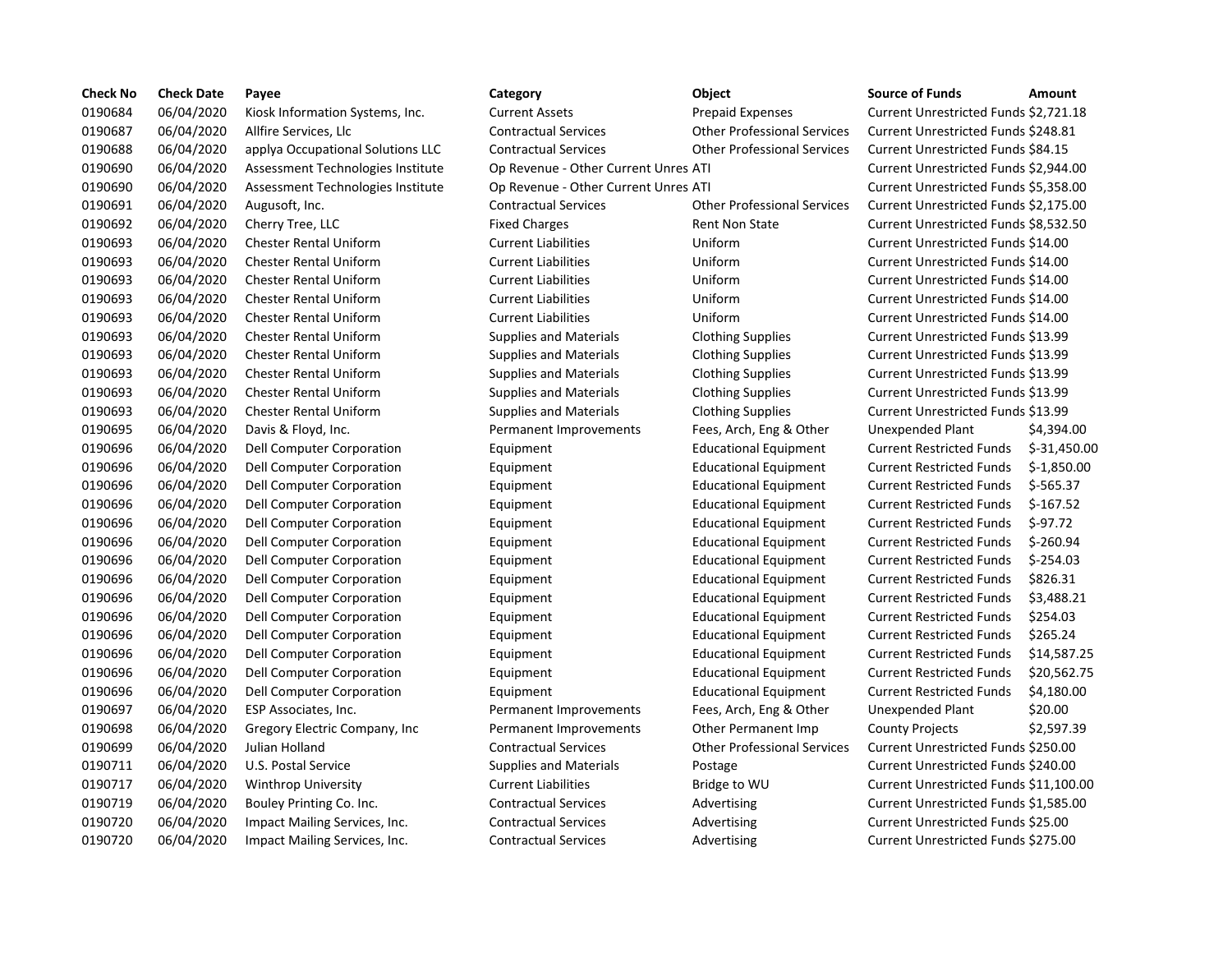| <b>Check No</b> | <b>Check Date</b> | Payee                            | Category                      | Object                                                              | <b>Source of Funds</b>               | Amount |
|-----------------|-------------------|----------------------------------|-------------------------------|---------------------------------------------------------------------|--------------------------------------|--------|
| 0190720         | 06/04/2020        | Impact Mailing Services, Inc.    | <b>Contractual Services</b>   | Advertising                                                         | Current Unrestricted Funds \$25.00   |        |
| 0190720         | 06/04/2020        | Impact Mailing Services, Inc.    | <b>Contractual Services</b>   | Advertising                                                         | Current Unrestricted Funds \$1,499.8 |        |
| 0190721         | 06/11/2020        | Adams Outdoor Advertising of Nc  | <b>Contractual Services</b>   | Advertising                                                         | Current Unrestricted Funds \$1,999.8 |        |
| 0190722         | 06/11/2020        | <b>Bank of America</b>           | <b>Current Liabilities</b>    | A/P Bank of America                                                 | Current Unrestricted Funds \$153,82  |        |
| 0190723         | 06/11/2020        | <b>Business Card</b>             | Travel                        | Out of State Registration Fees Current Unrestricted Funds \$2,185.0 |                                      |        |
| 0190723         | 06/11/2020        | <b>Business Card</b>             | Travel                        | Out of State Other Trans                                            | Current Unrestricted Funds \$115.00  |        |
| 0190724         | 06/11/2020        | Canon Solutions America Inc      | <b>Contractual Services</b>   | <b>Other Professional Services</b>                                  | Current Unrestricted Funds \$1,068.1 |        |
| 0190725         | 06/11/2020        | Caretaker Management Service Inc | <b>Contractual Services</b>   | <b>Other Professional Services</b>                                  | Current Unrestricted Funds \$450.00  |        |
| 0190726         | 06/11/2020        | Carolina Landscape Supplies Inc. | <b>Supplies and Materials</b> | <b>Maintenance Supplies</b>                                         | Current Unrestricted Funds \$1,362.8 |        |
| 0190726         | 06/11/2020        | Carolina Landscape Supplies Inc. | <b>Supplies and Materials</b> | <b>Maintenance Supplies</b>                                         | Current Unrestricted Funds \$1,226.0 |        |
| 0190727         | 06/11/2020        | Chester Metropolitan District    | <b>Contractual Services</b>   | <b>Utilities</b>                                                    | Current Unrestricted Funds \$50.07   |        |
| 0190728         | 06/11/2020        | Chester Metropolitan District    | <b>Contractual Services</b>   | <b>Utilities</b>                                                    | Current Unrestricted Funds \$691.61  |        |
| 0190729         | 06/11/2020        | Daikin Applied Americas, Inc.    | <b>Contractual Services</b>   | <b>Other Professional Services</b>                                  | Current Unrestricted Funds \$1,240.0 |        |
| 0190730         | 06/11/2020        | Data Network Solutions Inc       | <b>Contractual Services</b>   | <b>Other Contractual Services</b>                                   | Current Unrestricted Funds \$5.58    |        |
| 0190730         | 06/11/2020        | Data Network Solutions Inc       | <b>Contractual Services</b>   | <b>Other Contractual Services</b>                                   | Current Unrestricted Funds \$5.58    |        |
| 0190730         | 06/11/2020        | Data Network Solutions Inc       | <b>Contractual Services</b>   | <b>Other Contractual Services</b>                                   | Current Unrestricted Funds \$135.20  |        |
| 0190730         | 06/11/2020        | Data Network Solutions Inc       | <b>Contractual Services</b>   | <b>Other Contractual Services</b>                                   | Current Unrestricted Funds \$135.20  |        |
| 0190730         | 06/11/2020        | Data Network Solutions Inc       | <b>Contractual Services</b>   | <b>Other Contractual Services</b>                                   | Current Unrestricted Funds \$135.20  |        |
| 0190730         | 06/11/2020        | Data Network Solutions Inc       | <b>Contractual Services</b>   | <b>Other Contractual Services</b>                                   | Current Unrestricted Funds \$135.20  |        |
| 0190730         | 06/11/2020        | Data Network Solutions Inc       | <b>Contractual Services</b>   | <b>Other Contractual Services</b>                                   | Current Unrestricted Funds \$445.94  |        |
| 0190730         | 06/11/2020        | Data Network Solutions Inc       | <b>Contractual Services</b>   | <b>Other Contractual Services</b>                                   | Current Unrestricted Funds \$38.98   |        |
| 0190730         | 06/11/2020        | Data Network Solutions Inc       | <b>Contractual Services</b>   | <b>Other Contractual Services</b>                                   | Current Unrestricted Funds \$142.95  |        |
| 0190730         | 06/11/2020        | Data Network Solutions Inc       | <b>Contractual Services</b>   | <b>Other Contractual Services</b>                                   | Current Unrestricted Funds \$142.95  |        |
| 0190730         | 06/11/2020        | Data Network Solutions Inc       | <b>Contractual Services</b>   | <b>Other Contractual Services</b>                                   | Current Unrestricted Funds \$270.86  |        |
| 0190730         | 06/11/2020        | Data Network Solutions Inc       | <b>Contractual Services</b>   | <b>Other Contractual Services</b>                                   | Current Unrestricted Funds \$310.99  |        |
| 0190730         | 06/11/2020        | Data Network Solutions Inc       | <b>Contractual Services</b>   | <b>Other Contractual Services</b>                                   | Current Unrestricted Funds \$2.05    |        |
| 0190730         | 06/11/2020        | Data Network Solutions Inc       | <b>Contractual Services</b>   | <b>Other Contractual Services</b>                                   | Current Unrestricted Funds \$123.46  |        |
| 0190730         | 06/11/2020        | Data Network Solutions Inc       | <b>Contractual Services</b>   | <b>Other Contractual Services</b>                                   | Current Unrestricted Funds \$1.59    |        |
| 0190730         | 06/11/2020        | Data Network Solutions Inc       | <b>Contractual Services</b>   | <b>Other Contractual Services</b>                                   | Current Unrestricted Funds \$1.59    |        |
| 0190730         | 06/11/2020        | Data Network Solutions Inc       | <b>Contractual Services</b>   | <b>Other Contractual Services</b>                                   | Current Unrestricted Funds \$38.98   |        |
| 0190730         | 06/11/2020        | Data Network Solutions Inc       | <b>Contractual Services</b>   | <b>Other Contractual Services</b>                                   | Current Unrestricted Funds \$38.98   |        |
| 0190730         | 06/11/2020        | Data Network Solutions Inc       | <b>Contractual Services</b>   | <b>Other Contractual Services</b>                                   | Current Unrestricted Funds \$38.98   |        |
| 0190730         | 06/11/2020        | Data Network Solutions Inc       | <b>Contractual Services</b>   | <b>Other Contractual Services</b>                                   | Current Unrestricted Funds \$32.49   |        |
| 0190730         | 06/11/2020        | Data Network Solutions Inc       | <b>Contractual Services</b>   | <b>Other Contractual Services</b>                                   | Current Unrestricted Funds \$32.49   |        |
| 0190730         | 06/11/2020        | Data Network Solutions Inc       | <b>Contractual Services</b>   | <b>Other Contractual Services</b>                                   | Current Unrestricted Funds \$32.49   |        |
| 0190730         | 06/11/2020        | Data Network Solutions Inc       | <b>Contractual Services</b>   | <b>Other Contractual Services</b>                                   | Current Unrestricted Funds \$32.49   |        |
| 0190730         | 06/11/2020        | Data Network Solutions Inc       | <b>Contractual Services</b>   | <b>Other Contractual Services</b>                                   | Current Unrestricted Funds \$58.48   |        |
| 0190730         | 06/11/2020        | Data Network Solutions Inc       | <b>Contractual Services</b>   | <b>Other Contractual Services</b>                                   | Current Unrestricted Funds \$123.46  |        |
| 0190730         | 06/11/2020        | Data Network Solutions Inc       | <b>Contractual Services</b>   | <b>Other Contractual Services</b>                                   | Current Unrestricted Funds \$149.45  |        |
| 0190730         | 06/11/2020        | Data Network Solutions Inc       | <b>Contractual Services</b>   | <b>Other Contractual Services</b>                                   | Current Unrestricted Funds \$149.45  |        |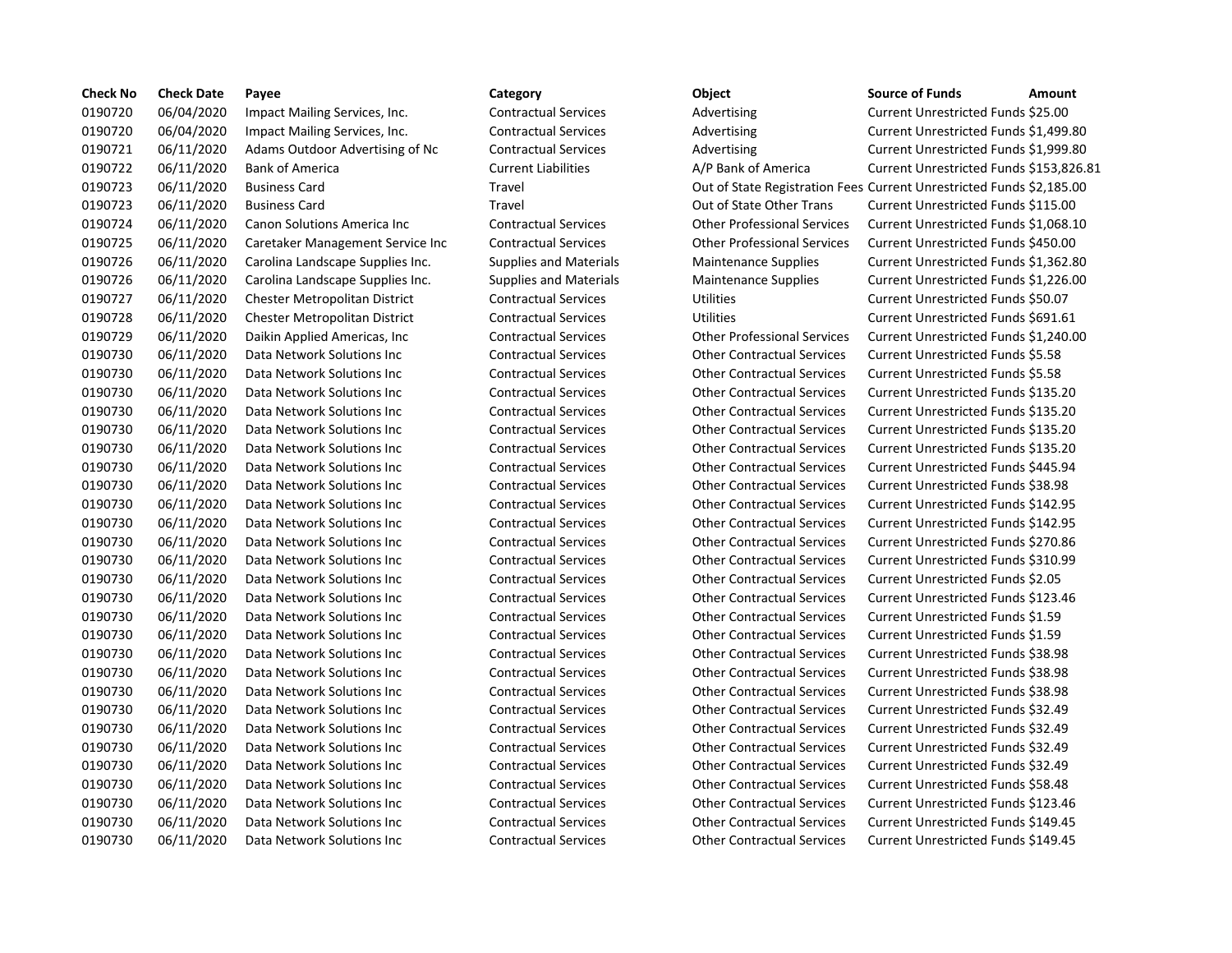| <b>Check No</b> | <b>Check Date</b> | Payee                             | Category                      | Object                             | <b>Source of Funds</b><br>Amount         |
|-----------------|-------------------|-----------------------------------|-------------------------------|------------------------------------|------------------------------------------|
| 0190730         | 06/11/2020        | Data Network Solutions Inc        | <b>Contractual Services</b>   | <b>Other Contractual Services</b>  | Current Unrestricted Funds \$1.48        |
| 0190730         | 06/11/2020        | Data Network Solutions Inc        | <b>Contractual Services</b>   | <b>Other Contractual Services</b>  | Current Unrestricted Funds \$1.48        |
| 0190730         | 06/11/2020        | Data Network Solutions Inc        | <b>Contractual Services</b>   | <b>Other Contractual Services</b>  | Current Unrestricted Funds \$32.49       |
| 0190730         | 06/11/2020        | Data Network Solutions Inc        | <b>Contractual Services</b>   | <b>Other Contractual Services</b>  | Current Unrestricted Funds \$32.49       |
| 0190730         | 06/11/2020        | Data Network Solutions Inc        | <b>Contractual Services</b>   | <b>Other Contractual Services</b>  | Current Unrestricted Funds \$1.71        |
| 0190730         | 06/11/2020        | Data Network Solutions Inc        | <b>Contractual Services</b>   | <b>Other Contractual Services</b>  | Current Unrestricted Funds \$1.71        |
| 0190730         | 06/11/2020        | Data Network Solutions Inc        | <b>Contractual Services</b>   | <b>Other Contractual Services</b>  | Current Unrestricted Funds \$38.98       |
| 0190730         | 06/11/2020        | Data Network Solutions Inc        | <b>Contractual Services</b>   | <b>Other Contractual Services</b>  | Current Unrestricted Funds \$38.98       |
| 0190730         | 06/11/2020        | Data Network Solutions Inc        | <b>Contractual Services</b>   | <b>Other Contractual Services</b>  | Current Unrestricted Funds \$38.98       |
| 0190730         | 06/11/2020        | Data Network Solutions Inc        | <b>Contractual Services</b>   | <b>Other Contractual Services</b>  | Current Unrestricted Funds \$38.98       |
| 0190730         | 06/11/2020        | Data Network Solutions Inc        | <b>Contractual Services</b>   | <b>Other Contractual Services</b>  | Current Unrestricted Funds \$135.20      |
| 0190730         | 06/11/2020        | Data Network Solutions Inc        | <b>Contractual Services</b>   | <b>Other Contractual Services</b>  | Current Unrestricted Funds \$473.32      |
| 0190730         | 06/11/2020        | Data Network Solutions Inc        | <b>Contractual Services</b>   | <b>Other Contractual Services</b>  | Current Unrestricted Funds \$473.32      |
| 0190730         | 06/11/2020        | Data Network Solutions Inc        | <b>Contractual Services</b>   | <b>Other Contractual Services</b>  | Current Unrestricted Funds \$881.10      |
| 0190730         | 06/11/2020        | Data Network Solutions Inc        | <b>Contractual Services</b>   | <b>Other Contractual Services</b>  | Current Unrestricted Funds \$1,011.6     |
| 0190730         | 06/11/2020        | Data Network Solutions Inc        | <b>Contractual Services</b>   | <b>Other Contractual Services</b>  | Current Unrestricted Funds \$6.49        |
| 0190730         | 06/11/2020        | Data Network Solutions Inc        | <b>Contractual Services</b>   | <b>Other Contractual Services</b>  | Current Unrestricted Funds \$388.85      |
| 0190730         | 06/11/2020        | Data Network Solutions Inc        | <b>Contractual Services</b>   | <b>Other Contractual Services</b>  | Current Unrestricted Funds \$5.24        |
| 0190730         | 06/11/2020        | Data Network Solutions Inc        | <b>Contractual Services</b>   | <b>Other Contractual Services</b>  | Current Unrestricted Funds \$5.24        |
| 0190730         | 06/11/2020        | Data Network Solutions Inc        | <b>Contractual Services</b>   | <b>Other Contractual Services</b>  | Current Unrestricted Funds \$135.20      |
| 0190730         | 06/11/2020        | Data Network Solutions Inc        | <b>Contractual Services</b>   | <b>Other Contractual Services</b>  | Current Unrestricted Funds \$135.20      |
| 0190730         | 06/11/2020        | Data Network Solutions Inc        | <b>Contractual Services</b>   | <b>Other Contractual Services</b>  | Current Unrestricted Funds \$135.20      |
| 0190730         | 06/11/2020        | Data Network Solutions Inc        | <b>Contractual Services</b>   | <b>Other Contractual Services</b>  | Current Unrestricted Funds \$110.01      |
| 0190730         | 06/11/2020        | Data Network Solutions Inc        | <b>Contractual Services</b>   | <b>Other Contractual Services</b>  | Current Unrestricted Funds \$110.01      |
| 0190730         | 06/11/2020        | Data Network Solutions Inc        | <b>Contractual Services</b>   | <b>Other Contractual Services</b>  | Current Unrestricted Funds \$110.01      |
| 0190730         | 06/11/2020        | Data Network Solutions Inc        | <b>Contractual Services</b>   | <b>Other Contractual Services</b>  | Current Unrestricted Funds \$110.01      |
| 0190730         | 06/11/2020        | Data Network Solutions Inc        | <b>Contractual Services</b>   | <b>Other Contractual Services</b>  | Current Unrestricted Funds \$202.92      |
| 0190730         | 06/11/2020        | Data Network Solutions Inc        | <b>Contractual Services</b>   | <b>Other Contractual Services</b>  | Current Unrestricted Funds \$388.85      |
| 0190730         | 06/11/2020        | Data Network Solutions Inc        | <b>Contractual Services</b>   | <b>Other Contractual Services</b>  | Current Unrestricted Funds \$498.86      |
| 0190730         | 06/11/2020        | Data Network Solutions Inc        | <b>Contractual Services</b>   | <b>Other Contractual Services</b>  | Current Unrestricted Funds \$498.86      |
| 0190730         | 06/11/2020        | Data Network Solutions Inc        | <b>Contractual Services</b>   | <b>Other Contractual Services</b>  | <b>Current Unrestricted Funds \$4.78</b> |
| 0190730         | 06/11/2020        | Data Network Solutions Inc        | <b>Contractual Services</b>   | <b>Other Contractual Services</b>  | Current Unrestricted Funds \$4.78        |
| 0190730         | 06/11/2020        | Data Network Solutions Inc        | <b>Contractual Services</b>   | <b>Other Contractual Services</b>  | Current Unrestricted Funds \$110.01      |
| 0190730         | 06/11/2020        | Data Network Solutions Inc        | <b>Contractual Services</b>   | <b>Other Contractual Services</b>  | Current Unrestricted Funds \$110.01      |
| 0190731         | 06/11/2020        | Government Finance Officers Assoc | <b>Fixed Charges</b>          | Dues & Membership Fees             | Current Unrestricted Funds \$460.00      |
| 0190732         | 06/11/2020        | <b>Grove Medical</b>              | <b>Supplies and Materials</b> | <b>Education Supplies</b>          | Current Unrestricted Funds \$104.06      |
| 0190733         | 06/11/2020        | IData Incorporated                | <b>Contractual Services</b>   | <b>Other Professional Services</b> | Current Unrestricted Funds \$202.50      |
| 0190733         | 06/11/2020        | IData Incorporated                | <b>Contractual Services</b>   | <b>Other Professional Services</b> | Current Unrestricted Funds \$708.75      |
| 0190734         | 06/11/2020        | <b>Interior Plantscapes LLC</b>   | <b>Contractual Services</b>   | <b>Other Professional Services</b> | Current Unrestricted Funds \$305.00      |
| 0190735         | 06/11/2020        | <b>Magna Publications Inc.</b>    | <b>Contractual Services</b>   | <b>Other Professional Services</b> | Current Unrestricted Funds \$14,352      |
|                 |                   |                                   |                               |                                    |                                          |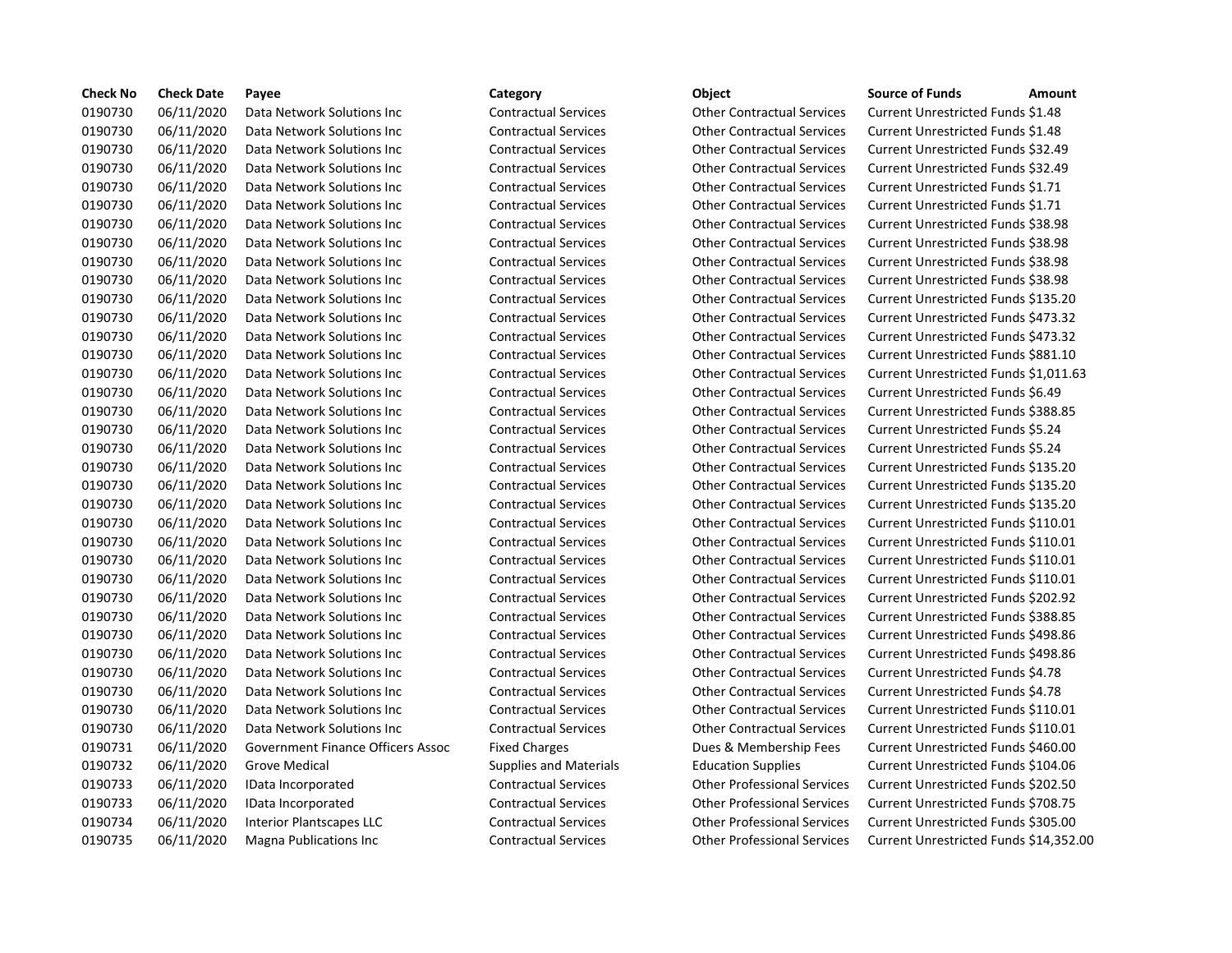| <b>Check No</b> | <b>Check Date</b> | Payee                                                    | Category                      | Object                             | <b>Source of Funds</b><br>Amount             |
|-----------------|-------------------|----------------------------------------------------------|-------------------------------|------------------------------------|----------------------------------------------|
| 0190736         | 06/11/2020        | Angela L. Masters                                        | <b>Contractual Services</b>   | <b>Other Professional Services</b> | Current Unrestricted Funds \$1,550.0         |
| 0190736         | 06/11/2020        | Angela L. Masters                                        | <b>Contractual Services</b>   | <b>Other Professional Services</b> | Current Unrestricted Funds \$1,550.0         |
| 0190737         | 06/11/2020        | Midwest Tape, LLC                                        | Equipment                     | Library Books, Maps & Film         | Current Unrestricted Funds \$194.05          |
| 0190738         | 06/11/2020        | Presidio Technology Capital, LLC                         | <b>Fixed Charges</b>          | Leased To Own Equip                | Current Unrestricted Funds \$1,844.3         |
| 0190739         | 06/11/2020        | Sc Department of Motor Vehicles                          | <b>Fixed Charges</b>          | Dues & Membership Fees             | Current Unrestricted Funds \$20.00           |
| 0190740         | 06/11/2020        | Spectrum Reach                                           | <b>Contractual Services</b>   | Advertising                        | Current Unrestricted Funds \$7,500.0         |
| 0190740         | 06/11/2020        | Spectrum Reach                                           | <b>Contractual Services</b>   | Advertising                        | Current Unrestricted Funds \$1,500.0         |
| 0190740         | 06/11/2020        | Spectrum Reach                                           | <b>Contractual Services</b>   | Advertising                        | Current Unrestricted Funds \$2,500.0         |
| 0190741         | 06/11/2020        | Otis D. Speight                                          | <b>Contractual Services</b>   | <b>Other Professional Services</b> | Current Unrestricted Funds \$500.00          |
| 0190742         | 06/11/2020        | Stericycle Inc                                           | <b>Contractual Services</b>   | <b>Other Professional Services</b> | Current Unrestricted Funds \$229.89          |
| 0190742         | 06/11/2020        | Stericycle Inc                                           | <b>Contractual Services</b>   | <b>Other Professional Services</b> | Current Unrestricted Funds \$166.30          |
| 0190742         | 06/11/2020        | Stericycle Inc                                           | <b>Contractual Services</b>   | <b>Other Professional Services</b> | Current Unrestricted Funds \$83.15           |
| 0190742         | 06/11/2020        | Stericycle Inc                                           | <b>Contractual Services</b>   | <b>Other Professional Services</b> | Current Unrestricted Funds \$4.89            |
| 0190742         | 06/11/2020        | Stericycle Inc                                           | <b>Contractual Services</b>   | <b>Other Professional Services</b> | Current Unrestricted Funds \$4.89            |
| 0190743         | 06/11/2020        | Sweetwater Sound, Inc                                    | Equipment                     | Non Capitalized Equipment          | <b>Current Restricted Funds</b><br>\$7,736.8 |
| 0190743         | 06/11/2020        | Sweetwater Sound, Inc.                                   | Equipment                     | Non Capitalized Equipment          | <b>Current Restricted Funds</b><br>\$0.00    |
| 0190744         | 06/11/2020        | United Refrigeration Inc                                 | <b>Contractual Services</b>   | <b>General Repair</b>              | Current Unrestricted Funds \$107.61          |
| 0190746         | 06/11/2020        | <b>West Group</b>                                        | Equipment                     | Library Books, Maps & Film         | Current Unrestricted Funds \$731.10          |
| 0190748         | 06/11/2020        | York Technical College Foundation                        | <b>Fixed Charges</b>          | <b>Rent Non State</b>              | Current Unrestricted Funds \$3,082.3         |
| 0190748         | 06/11/2020        | York Technical College Foundation                        | <b>Fixed Charges</b>          | <b>Rent Non State</b>              | Current Unrestricted Funds \$1,607.5         |
| 0190748         | 06/11/2020        | <b>York Technical College Foundation</b>                 | <b>Fixed Charges</b>          | <b>Rent Non State</b>              | Current Unrestricted Funds \$1,666.6         |
| 0190749         | 06/18/2020        | Amteck Communications Management, L Contractual Services |                               | <b>Other Professional Services</b> | Unexpended Plant<br>\$128.67                 |
| 0190749         | 06/18/2020        | Amteck Communications Management, L Contractual Services |                               | <b>Other Professional Services</b> | \$296.56<br>Unexpended Plant                 |
| 0190749         | 06/18/2020        | Amteck Communications Management, L Contractual Services |                               | <b>Other Professional Services</b> | Current Unrestricted Funds \$549.14          |
| 0190749         | 06/18/2020        | Amteck Communications Management, L Contractual Services |                               | <b>Other Professional Services</b> | Current Unrestricted Funds \$1,508.6         |
| 0190750         | 06/18/2020        | applya Occupational Solutions LLC                        | <b>Contractual Services</b>   | <b>Other Professional Services</b> | Current Unrestricted Funds \$168.30          |
| 0190751         | 06/18/2020        | <b>ArborVision Tree Care LLC</b>                         | <b>Contractual Services</b>   | <b>Other Professional Services</b> | Current Unrestricted Funds \$150.00          |
| 0190753         | 06/18/2020        | Barnes and Noble College Bookstore                       | <b>Current Liabilities</b>    | A/P Student Barnes & Noble         | Current Unrestricted Funds \$13,805          |
| 0190754         | 06/18/2020        | Campus Works, Inc.                                       | <b>Contractual Services</b>   | <b>Other Professional Services</b> | <b>Current Unrestricted Funds \$8,917.5</b>  |
| 0190755         | 06/18/2020        | Caretaker Management Service Inc                         | <b>Contractual Services</b>   | <b>Other Contractual Services</b>  | Current Unrestricted Funds \$400.00          |
| 0190755         | 06/18/2020        | Caretaker Management Service Inc                         | <b>Contractual Services</b>   | <b>Other Contractual Services</b>  | Current Unrestricted Funds \$1,500.0         |
| 0190756         | 06/18/2020        | Carolina Landscape Supplies Inc.                         | <b>Supplies and Materials</b> | <b>Maintenance Supplies</b>        | Current Unrestricted Funds \$1,362.8         |
| 0190757         | 06/18/2020        | <b>Chester Rental Uniform</b>                            | <b>Current Liabilities</b>    | Uniform                            | Current Unrestricted Funds \$14.00           |
| 0190757         | 06/18/2020        | Chester Rental Uniform                                   | <b>Current Liabilities</b>    | Uniform                            | Current Unrestricted Funds \$14.00           |
| 0190757         | 06/18/2020        | <b>Chester Rental Uniform</b>                            | <b>Current Liabilities</b>    | Uniform                            | Current Unrestricted Funds \$14.00           |
| 0190757         | 06/18/2020        | <b>Chester Rental Uniform</b>                            | <b>Current Liabilities</b>    | Uniform                            | Current Unrestricted Funds \$14.00           |
| 0190757         | 06/18/2020        | <b>Chester Rental Uniform</b>                            | <b>Supplies and Materials</b> | <b>Clothing Supplies</b>           | Current Unrestricted Funds \$13.99           |
| 0190757         | 06/18/2020        | <b>Chester Rental Uniform</b>                            | <b>Supplies and Materials</b> | <b>Clothing Supplies</b>           | Current Unrestricted Funds \$13.99           |
| 0190757         | 06/18/2020        | <b>Chester Rental Uniform</b>                            | <b>Supplies and Materials</b> | <b>Clothing Supplies</b>           | Current Unrestricted Funds \$13.99           |
| 0190757         | 06/18/2020        | <b>Chester Rental Uniform</b>                            | <b>Supplies and Materials</b> | <b>Clothing Supplies</b>           | Current Unrestricted Funds \$13.90           |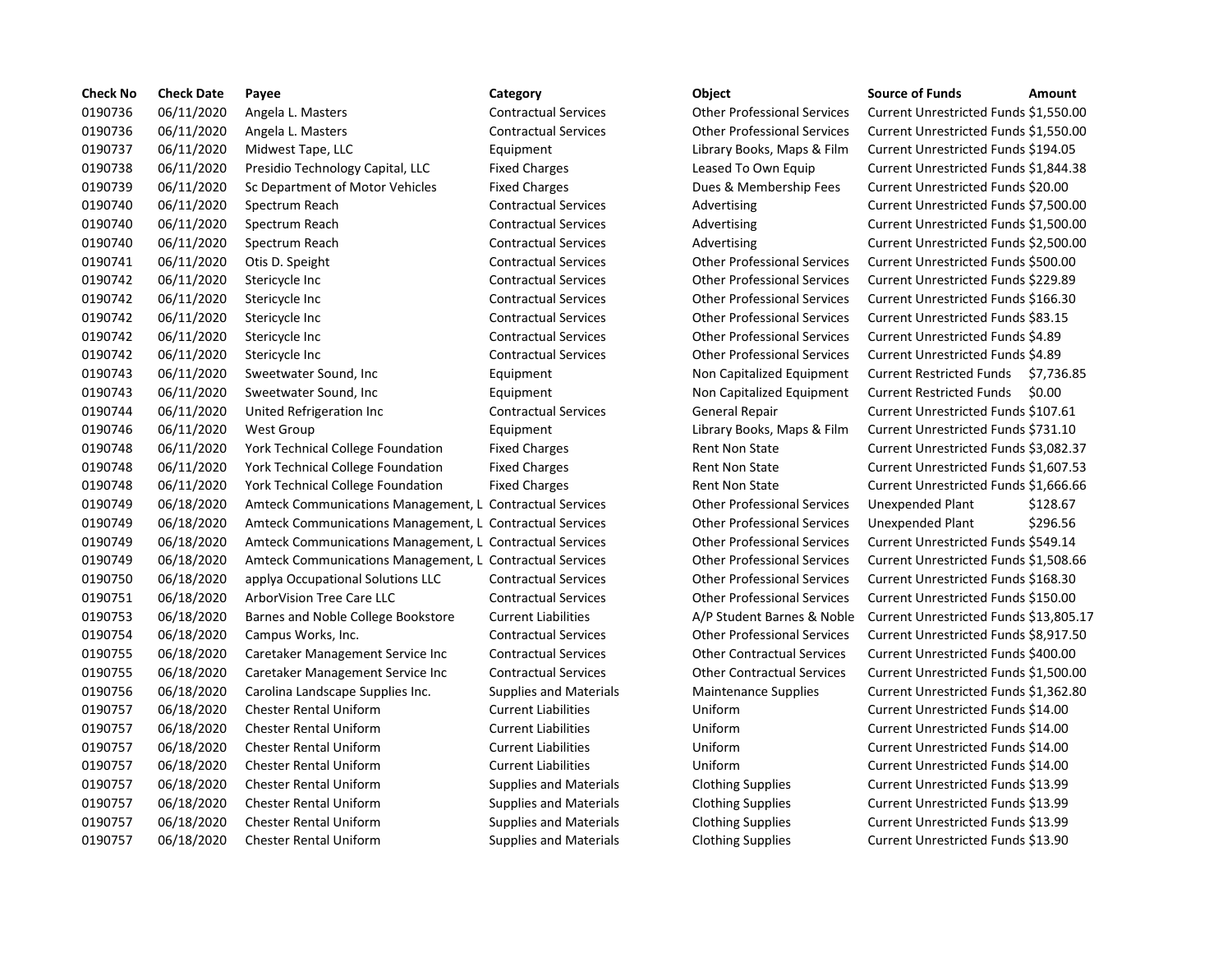| <b>Check No</b> | <b>Check Date</b> | Payee                             | Category                      | Object                             | <b>Source of Funds</b><br>Amount     |
|-----------------|-------------------|-----------------------------------|-------------------------------|------------------------------------|--------------------------------------|
| 0190758         | 06/18/2020        | Chester Rotary Club               | <b>Fixed Charges</b>          | Dues & Membership Fees             | Current Unrestricted Funds \$150.00  |
| 0190759         | 06/18/2020        | Davis & Floyd, Inc.               | Permanent Improvements        | Reimbursables                      | \$100.00<br>Unexpended Plant         |
| 0190759         | 06/18/2020        | Davis & Floyd, Inc.               | Permanent Improvements        | Fees, Arch, Eng & Other            | \$2,967.7<br>Unexpended Plant        |
| 0190760         | 06/18/2020        | Dodson Pest Control               | <b>Contractual Services</b>   | <b>Other Contractual Services</b>  | Current Unrestricted Funds \$499.50  |
| 0190761         | 06/18/2020        | Eagle Wood, Inc                   | Permanent Improvements        | Other Permanent Imp                | \$262,91<br>Unexpended Plant         |
| 0190762         | 06/18/2020        | Ellucian Inc                      | <b>Contractual Services</b>   | <b>Other Professional Services</b> | Current Unrestricted Funds \$213.00  |
| 0190762         | 06/18/2020        | Ellucian Inc                      | <b>Contractual Services</b>   | <b>Other Professional Services</b> | Current Unrestricted Funds \$5,165.2 |
| 0190763         | 06/18/2020        | ESP Associates, Inc.              | Permanent Improvements        | Reimbursables                      | Unexpended Plant<br>\$81.20          |
| 0190763         | 06/18/2020        | ESP Associates, Inc.              | Permanent Improvements        | Fees, Arch, Eng & Other            | \$1,280.0<br>Unexpended Plant        |
| 0190764         | 06/18/2020        | Ferrilli                          | <b>Contractual Services</b>   | <b>Other Professional Services</b> | Current Unrestricted Funds \$290.00  |
| 0190765         | 06/18/2020        | <b>Grove Medical</b>              | <b>Supplies and Materials</b> | <b>Education Supplies</b>          | Current Unrestricted Funds \$63.56   |
| 0190766         | 06/18/2020        | Honorlock Inc                     | <b>Contractual Services</b>   | <b>Other Professional Services</b> | Current Unrestricted Funds \$40,800  |
| 0190767         | 06/18/2020        | Honorlock Inc                     | <b>Supplies and Materials</b> | <b>Testing Supplies</b>            | Current Unrestricted Funds \$6,400.  |
| 0190768         | 06/18/2020        | Interstate Supply Company Inc     | <b>Supplies and Materials</b> | Janitorial Supplies                | Current Unrestricted Funds \$1,730.5 |
| 0190769         | 06/18/2020        | Lowes Home Centers                | <b>Contractual Services</b>   | General Repair                     | Current Unrestricted Funds \$142.27  |
| 0190769         | 06/18/2020        | <b>Lowes Home Centers</b>         | <b>Contractual Services</b>   | General Repair                     | Current Unrestricted Funds \$161.62  |
| 0190770         | 06/18/2020        | New World Media, Llc              | <b>Contractual Services</b>   | <b>Other Professional Services</b> | Current Unrestricted Funds \$2,760.0 |
| 0190771         | 06/18/2020        | Record Storage Systems            | <b>Contractual Services</b>   | Data Processing Serv               | Current Unrestricted Funds \$190.94  |
| 0190772         | 06/18/2020        | Smooth Move                       | <b>Contractual Services</b>   | <b>Other Professional Services</b> | <b>County Projects</b><br>\$5,760.0  |
| 0190772         | 06/18/2020        | Smooth Move                       | <b>Contractual Services</b>   | <b>Other Professional Services</b> | \$400.00<br><b>County Projects</b>   |
| 0190773         | 06/18/2020        | Stericycle Inc                    | <b>Contractual Services</b>   | <b>Other Professional Services</b> | Current Unrestricted Funds \$166.30  |
| 0190773         | 06/18/2020        | Stericycle Inc                    | <b>Contractual Services</b>   | <b>Other Professional Services</b> | Current Unrestricted Funds \$229.89  |
| 0190773         | 06/18/2020        | Stericycle Inc                    | <b>Contractual Services</b>   | <b>Other Professional Services</b> | Current Unrestricted Funds \$4.89    |
| 0190773         | 06/18/2020        | Stericycle Inc                    | <b>Contractual Services</b>   | <b>Other Professional Services</b> | Current Unrestricted Funds \$83.15   |
| 0190773         | 06/18/2020        | Stericycle Inc                    | <b>Contractual Services</b>   | <b>Other Professional Services</b> | Current Unrestricted Funds \$4.89    |
| 0190774         | 06/18/2020        | <b>United Rentals</b>             | <b>Fixed Charges</b>          | <b>Rental Other</b>                | Current Unrestricted Funds \$966.03  |
| 0190775         | 06/18/2020        | Waste Management of the Carolinas | <b>Contractual Services</b>   | <b>Other Contractual Services</b>  | Current Unrestricted Funds \$434.99  |
| 0190776         | 06/18/2020        | <b>Winthrop University</b>        | <b>Current Liabilities</b>    | Bridge to WU                       | Current Unrestricted Funds \$300.00  |
| 0190777         | 06/18/2020        | <b>Business Card</b>              | <b>Supplies and Materials</b> | <b>Education Supplies</b>          | Current Unrestricted Funds \$1,639.6 |
| 0190778         | 06/18/2020        | Chester Metropolitan District     | <b>Contractual Services</b>   | Utilities                          | Current Unrestricted Funds \$531.51  |
| 0190779         | 06/18/2020        | U.S. Postal Service               | <b>Contractual Services</b>   | <b>Other Professional Services</b> | Current Unrestricted Funds \$2,500.0 |
| 0190792         | 06/23/2020        | Another Printer Inc               | <b>Supplies and Materials</b> | <b>Other Supplies</b>              | Current Unrestricted Funds \$6,490.5 |
| 0190792         | 06/23/2020        | Another Printer Inc               | <b>Supplies and Materials</b> | <b>Other Supplies</b>              | Current Unrestricted Funds \$100.00  |
| 0190793         | 06/23/2020        | Atlanta Dental Supply             | <b>Supplies and Materials</b> | <b>Education Supplies</b>          | Current Unrestricted Funds \$83.98   |
| 0190793         | 06/23/2020        | Atlanta Dental Supply             | <b>Supplies and Materials</b> | <b>Education Supplies</b>          | Current Unrestricted Funds \$0.00    |
| 0190793         | 06/23/2020        | Atlanta Dental Supply             | <b>Supplies and Materials</b> | <b>Education Supplies</b>          | Current Unrestricted Funds \$449.70  |
| 0190793         | 06/23/2020        | <b>Atlanta Dental Supply</b>      | <b>Supplies and Materials</b> | <b>Education Supplies</b>          | Current Unrestricted Funds \$213.30  |
| 0190793         | 06/23/2020        | Atlanta Dental Supply             | <b>Supplies and Materials</b> | <b>Education Supplies</b>          | Current Unrestricted Funds \$33.60   |
| 0190793         | 06/23/2020        | <b>Atlanta Dental Supply</b>      | <b>Supplies and Materials</b> | <b>Education Supplies</b>          | Current Unrestricted Funds \$194.22  |
| 0190793         | 06/23/2020        | Atlanta Dental Supply             | <b>Supplies and Materials</b> | <b>Education Supplies</b>          | Current Unrestricted Funds \$599.60  |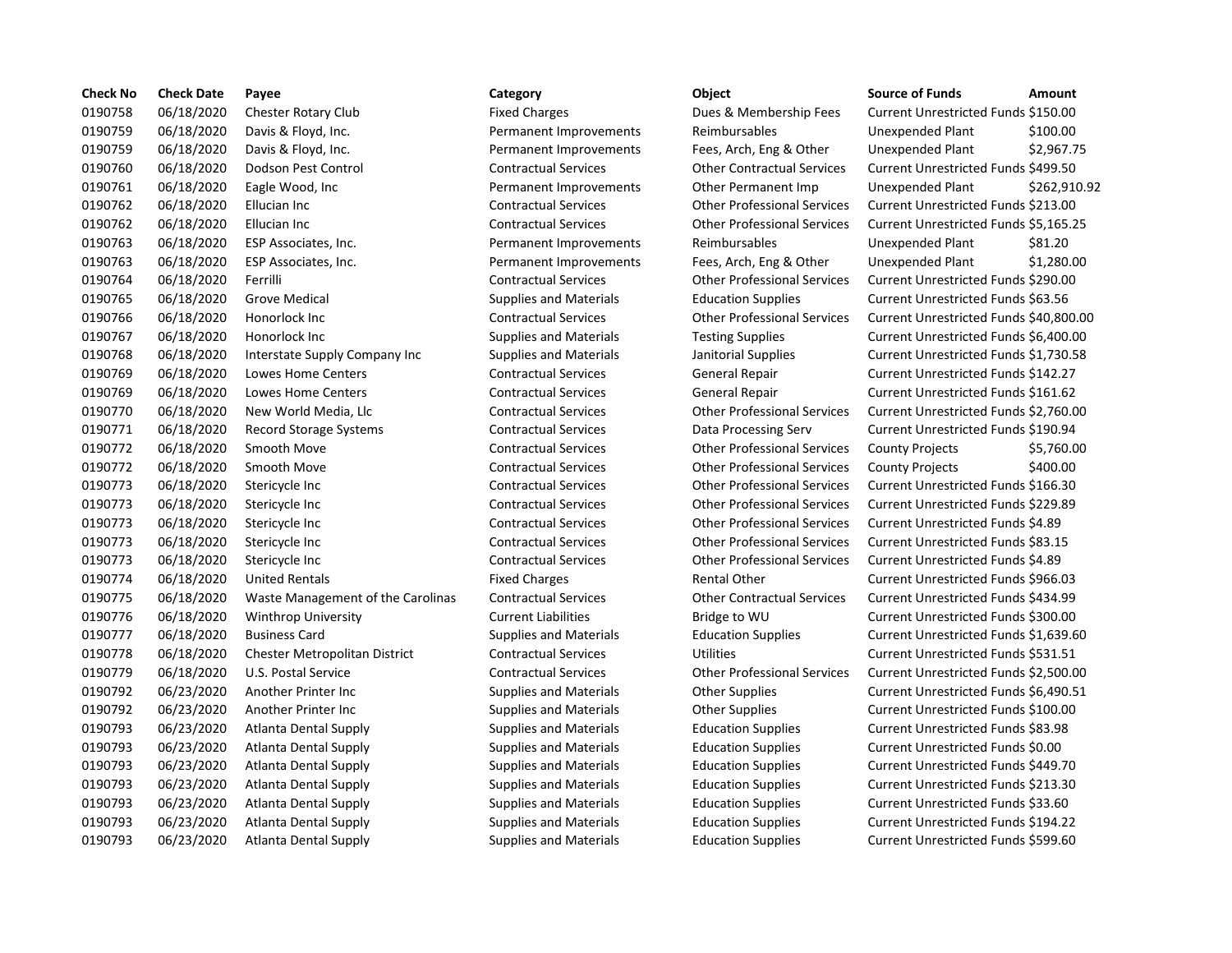| <b>Check No</b> | <b>Check Date</b> | Payee                                   | Category                      | Object                             | <b>Source of Funds</b><br>Amount             |
|-----------------|-------------------|-----------------------------------------|-------------------------------|------------------------------------|----------------------------------------------|
| 0190793         | 06/23/2020        | Atlanta Dental Supply                   | <b>Supplies and Materials</b> | <b>Education Supplies</b>          | Current Unrestricted Funds \$599.60          |
| 0190793         | 06/23/2020        | Atlanta Dental Supply                   | <b>Supplies and Materials</b> | <b>Education Supplies</b>          | Current Unrestricted Funds \$449.70          |
| 0190793         | 06/23/2020        | <b>Atlanta Dental Supply</b>            | <b>Supplies and Materials</b> | <b>Education Supplies</b>          | Current Unrestricted Funds \$449.70          |
| 0190794         | 06/23/2020        | Barnes and Noble College Bookstore      | <b>Current Liabilities</b>    | A/P College Barnes & Noble         | Current Unrestricted Funds \$704.11          |
| 0190795         | 06/23/2020        | Canon Solutions America Inc             | <b>Fixed Charges</b>          | Leased To Own Equip                | Current Unrestricted Funds \$170.64          |
| 0190796         | 06/23/2020        | <b>Chester County Development Assoc</b> | <b>Fixed Charges</b>          | Dues & Membership Fees             | Current Unrestricted Funds \$4,000.0         |
| 0190797         | 06/23/2020        | City of Rock Hill                       | <b>Supplies and Materials</b> | Fuel                               | Current Unrestricted Funds \$221.77          |
| 0190798         | 06/23/2020        | Crossroads Environmental, LLC           | Permanent Improvements        | Fees, Arch, Eng & Other            | <b>County Projects</b><br>\$610.00           |
| 0190798         | 06/23/2020        | Crossroads Environmental, LLC           | Permanent Improvements        | Reimbursables                      | \$494.82<br><b>County Projects</b>           |
| 0190799         | 06/23/2020        | Daikin Applied Americas, Inc.           | <b>Contractual Services</b>   | General Repair                     | Current Unrestricted Funds \$1,849.          |
| 0190800         | 06/23/2020        | <b>Fast Signs</b>                       | <b>Supplies and Materials</b> | <b>Other Supplies</b>              | Current Unrestricted Funds \$0.05            |
| 0190800         | 06/23/2020        | <b>Fast Signs</b>                       | <b>Supplies and Materials</b> | <b>Other Supplies</b>              | Current Unrestricted Funds \$2,897.1         |
| 0190800         | 06/23/2020        | <b>Fast Signs</b>                       | <b>Supplies and Materials</b> | <b>Other Supplies</b>              | Current Unrestricted Funds \$2,897.1         |
| 0190800         | 06/23/2020        | <b>Fast Signs</b>                       | <b>Supplies and Materials</b> | <b>Other Supplies</b>              | Current Unrestricted Funds \$2,897.1         |
| 0190800         | 06/23/2020        | <b>Fast Signs</b>                       | <b>Supplies and Materials</b> | <b>Other Supplies</b>              | Current Unrestricted Funds \$311.80          |
| 0190800         | 06/23/2020        | <b>Fast Signs</b>                       | <b>Supplies and Materials</b> | <b>Other Supplies</b>              | Current Unrestricted Funds \$311.80          |
| 0190801         | 06/23/2020        | Fastenal                                | <b>Supplies and Materials</b> | <b>Other Supplies</b>              | Current Unrestricted Funds \$930.83          |
| 0190802         | 06/23/2020        | IData Incorporated                      | <b>Contractual Services</b>   | <b>Other Professional Services</b> | Current Unrestricted Funds \$776.25          |
| 0190803         | 06/23/2020        | Interstate Supply Company Inc           | <b>Supplies and Materials</b> | Janitorial Supplies                | Current Unrestricted Funds \$1,142.6         |
| 0190804         | 06/23/2020        | Lawmen's Distribution, LLC              | <b>Supplies and Materials</b> | <b>Other Supplies</b>              | Current Unrestricted Funds \$741.31          |
| 0190805         | 06/23/2020        | Custom Drywall                          | <b>Contractual Services</b>   | <b>Other Professional Services</b> | Current Unrestricted Funds \$650.00          |
| 0190805         | 06/23/2020        | <b>Custom Drywall</b>                   | <b>Contractual Services</b>   | <b>Other Professional Services</b> | Current Unrestricted Funds \$2,400.0         |
| 0190807         | 06/23/2020        | Single Source Apparel, Inc.             | <b>Supplies and Materials</b> | <b>Other Supplies</b>              | Current Unrestricted Funds \$7,800.0         |
| 0190807         | 06/23/2020        | Single Source Apparel, Inc.             | <b>Supplies and Materials</b> | <b>Other Supplies</b>              | Current Unrestricted Funds \$7,800.0         |
| 0190807         | 06/23/2020        | Single Source Apparel, Inc.             | <b>Supplies and Materials</b> | <b>Other Supplies</b>              | Current Unrestricted Funds \$1,742.          |
| 0190808         | 06/23/2020        | TPM of Columbia, Inc.                   | <b>Supplies and Materials</b> | <b>Education Supplies</b>          | Current Unrestricted Funds \$1,318.0         |
| 0190809         | 06/23/2020        | United Air Filter Company               | <b>Supplies and Materials</b> | <b>Other Supplies</b>              | Current Unrestricted Funds \$2,840.2         |
| 0190809         | 06/23/2020        | United Air Filter Company               | <b>Supplies and Materials</b> | <b>Other Supplies</b>              | Current Unrestricted Funds \$47.52           |
| 0190810         | 06/23/2020        | United Refrigeration Inc                | <b>Contractual Services</b>   | <b>General Repair</b>              | Current Unrestricted Funds \$330.78          |
| 0190811         | 06/23/2020        | Youvisit Llc                            | <b>Contractual Services</b>   | <b>Other Professional Services</b> | Current Unrestricted Funds \$1,403.          |
| 0190812         | 06/23/2020        | D <sub>2</sub> L, LTD.                  | <b>Contractual Services</b>   | <b>Other Professional Services</b> | Current Unrestricted Funds \$3,000.0         |
| 0190813         | 06/23/2020        | Personal Strengths Publishing, Inc.     | <b>Contractual Services</b>   | <b>Other Professional Services</b> | Current Unrestricted Funds \$7,500.0         |
| 0190813         | 06/23/2020        | Personal Strengths Publishing, Inc.     | <b>Contractual Services</b>   | <b>Other Professional Services</b> | Current Unrestricted Funds \$75.88           |
| 0190814         | 06/25/2020        | Adams Outdoor Advertising of Nc         | <b>Contractual Services</b>   | Advertising                        | Current Unrestricted Funds \$1,999.8         |
| 0190815         | 06/25/2020        | Airgas Usa, Llc                         | <b>Supplies and Materials</b> | <b>Education Supplies</b>          | Current Unrestricted Funds \$198.87          |
| 0190815         | 06/25/2020        | Airgas Usa, Llc                         | <b>Supplies and Materials</b> | <b>Education Supplies</b>          | Current Unrestricted Funds \$454.10          |
| 0190815         | 06/25/2020        | Airgas Usa, Llc                         | <b>Supplies and Materials</b> | <b>Education Supplies</b>          | Current Unrestricted Funds \$473.90          |
| 0190816         | 06/25/2020        | Woodcraft (Store 507)                   | Equipment                     | <b>Educational Equipment</b>       | <b>Current Restricted Funds</b><br>\$3,149.0 |
| 0190816         | 06/25/2020        | Woodcraft (Store 507)                   | Equipment                     | <b>Educational Equipment</b>       | <b>Current Restricted Funds</b><br>\$79.00   |
| 0190816         | 06/25/2020        | Woodcraft (Store 507)                   | Equipment                     | <b>Educational Equipment</b>       | \$6.99<br><b>Current Restricted Funds</b>    |

### Supplies and Materials **Education Supplies Current Unrestricted Funds \$449.70** Supplies and Materials **Education Supplies Current Unrestricted Funds \$449.70** 0190794 06/23/2020 Barnes and Noble College Bookstore Current Liabilities A/P College Barnes & Noble Current Unrestricted Funds \$704.11 Fixed Charges **Canon Solutions America Inc.** Current Unrestricted Funds \$170.64 Fixed Charges **Charges Charges Culled Burges Example Fees** Current Unrestricted Funds \$4,000.00 Supplies and Materials Fuel Fuel **Fuel Current Unrestricted Funds \$221.77** Permanent Improvements Fees, Arch, Eng & Other County Projects \$610.00 Permanent Improvements Reimbursables County Projects \$494.82 0190799 06/23/2020 Daikin Applied Americas, Inc Contractual Services General Repair Current Unrestricted Funds \$1,849.00 Supplies and Materials **Cultum Communist Current Unrestricted Funds \$0.05** Current Unrestricted Funds \$0.05 0190800 06/23/2020 Fast Signs Supplies and Materials Other Supplies Current Unrestricted Funds \$2,897.10 Supplies and Materials **Face Supplies** Current Unrestricted Funds \$2,897.10 Supplies and Materials **Face Supplies** Current Unrestricted Funds \$2,897.10 Supplies and Materials **Face Supplies** Current Unrestricted Funds \$311.80 Supplies and Materials **Face Supplies** Current Unrestricted Funds \$311.80 Supplies and Materials **Face Connect Current Current Unrestricted Funds \$930.83** 0190802 06/23/2020 IData Incorporated Contractual Services Other Professional Services Current Unrestricted Funds \$776.25 0190803 06/23/2020 Interstate Supply Company Inc Supplies and Materials Janitorial Supplies Current Unrestricted Funds \$1,142.67 Supplies and Materials **Current University Current Unrestricted Funds \$741.31** 0190805 06/23/2020 Custom Drywall Contractual Services Other Professional Services Current Unrestricted Funds \$650.00 0190805 06/23/2020 Custom Drywall Contractual Services Other Professional Services Current Unrestricted Funds \$2,400.00 0190807 06/23/2020 Single Source Apparel, Inc. Supplies and Materials Other Supplies Current Unrestricted Funds \$7,800.00 0190807 06/23/2020 Single Source Apparel, Inc. Supplies and Materials Other Supplies Current Unrestricted Funds \$7,800.00 0190807 06/23/2020 Single Source Apparel, Inc. Supplies and Materials Other Supplies Current Unrestricted Funds \$1,742.00 Supplies and Materials **Education Supplies** Current Unrestricted Funds \$1,318.00 0190809 06/23/2020 United Air Filter Company Supplies and Materials Other Supplies Current Unrestricted Funds \$2,840.28 0190809 06/23/2020 United Air Filter Company Supplies and Materials Other Supplies Current Unrestricted Funds \$47.52 0190810 06/23/2020 United Refrigeration Inc Contractual Services General Repair Current Unrestricted Funds \$330.78 0190811 06/23/2020 Youvisit Llc Contractual Services Other Professional Services Current Unrestricted Funds \$1,403.00 0190812 06/23/2020 D2L, LTD. Contractual Services Other Professional Services Current Unrestricted Funds \$3,000.00 0190813 06/23/2020 Personal Strengths Publishing, Inc. Contractual Services Other Professional Services Current Unrestricted Funds \$7,500.00 0190813 06/23/2020 Personal Strengths Publishing, Inc. Contractual Services Other Professional Services Current Unrestricted Funds \$75.88 Ontractual Services **Advertising Current Unrestricted Funds \$1,999.80** 0190815 06/25/2020 Airgas Usa, Llc Supplies and Materials Education Supplies Current Unrestricted Funds \$198.87 0190815 06/25/2020 Airgas Usa, Llc Supplies and Materials Education Supplies Current Unrestricted Funds \$454.10 0190815 06/25/2020 Airgas Usa, Llc Supplies and Materials Education Supplies Current Unrestricted Funds \$473.90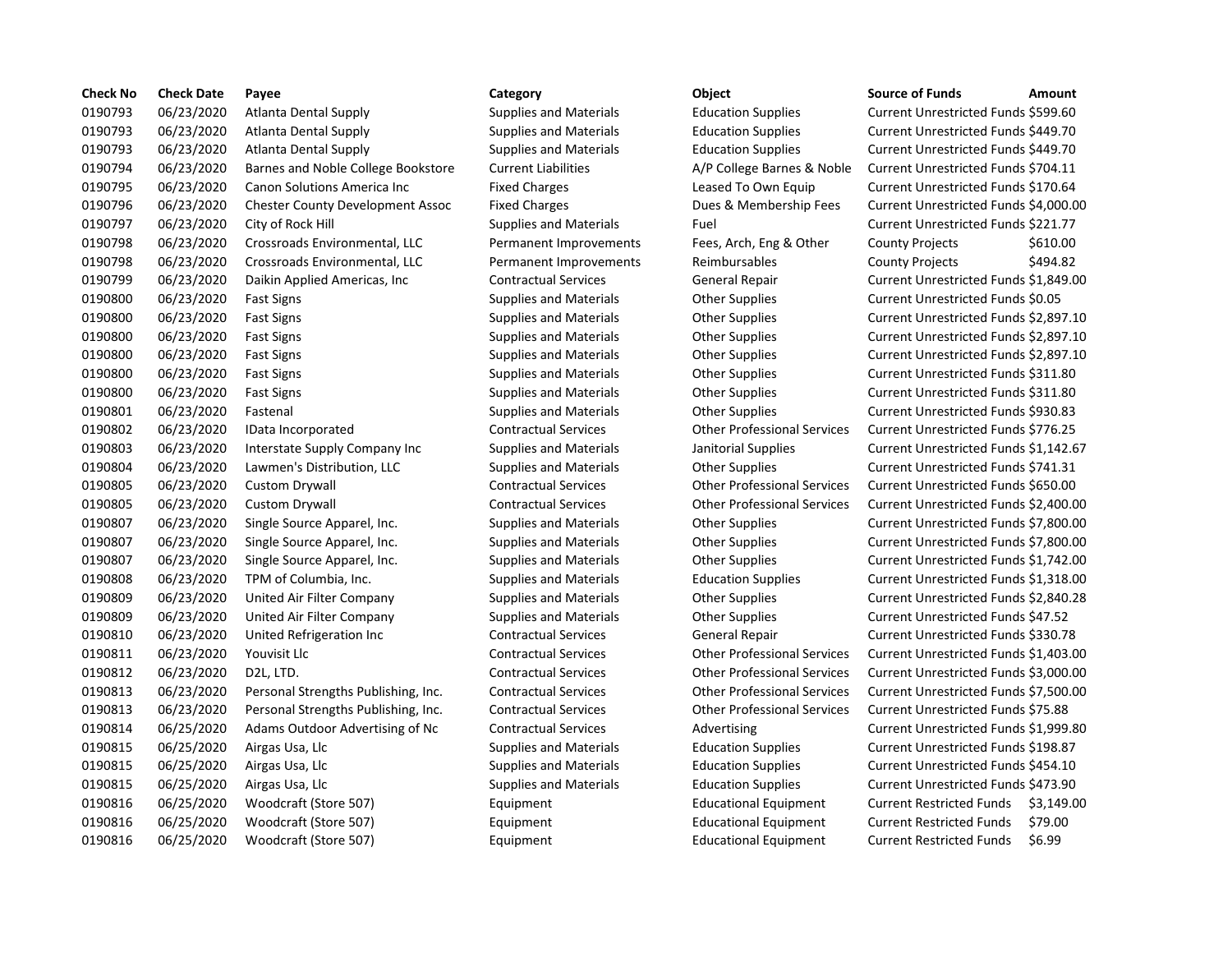| <b>Check No</b> | <b>Check Date</b> | Payee                                    | Category                                          | Object                                                              | <b>Source of Funds</b>                  | Amount     |
|-----------------|-------------------|------------------------------------------|---------------------------------------------------|---------------------------------------------------------------------|-----------------------------------------|------------|
| 0190816         | 06/25/2020        | Woodcraft (Store 507)                    | Equipment                                         | <b>Educational Equipment</b>                                        | <b>Current Restricted Funds</b>         | \$25.19    |
| 0190816         | 06/25/2020        | Woodcraft (Store 507)                    | Equipment                                         | <b>Educational Equipment</b>                                        | <b>Current Restricted Funds</b>         | \$79.99    |
| 0190816         | 06/25/2020        | Woodcraft (Store 507)                    | Equipment                                         | <b>Educational Equipment</b>                                        | <b>Current Restricted Funds</b>         | \$85.98    |
| 0190816         | 06/25/2020        | Woodcraft (Store 507)                    | Equipment                                         | <b>Educational Equipment</b>                                        | <b>Current Restricted Funds</b>         | \$73.98    |
| 0190816         | 06/25/2020        | Woodcraft (Store 507)                    | Equipment                                         | <b>Educational Equipment</b>                                        | <b>Current Restricted Funds</b>         | \$138.00   |
| 0190816         | 06/25/2020        | Woodcraft (Store 507)                    | Equipment                                         | <b>Educational Equipment</b>                                        | <b>Current Restricted Funds</b>         | \$594.99   |
| 0190816         | 06/25/2020        | Woodcraft (Store 507)                    | Equipment                                         | <b>Educational Equipment</b>                                        | <b>Current Restricted Funds</b>         | \$250.00   |
| 0190817         | 06/25/2020        | Interstate Supply Company Inc            | Supplies and Materials                            | Janitorial Supplies                                                 | Current Unrestricted Funds \$168.18     |            |
| 0190817         | 06/25/2020        | Interstate Supply Company Inc            | Supplies and Materials                            | Janitorial Supplies                                                 | Current Unrestricted Funds \$722.25     |            |
| 0190818         | 06/25/2020        | Keck and Wood, Inc                       | Permanent Improvements                            | Fees, Arch, Eng & Other                                             | Unexpended Plant                        | \$1,455.00 |
| 0190819         | 06/25/2020        | Southeastern Paper Group, Inc.           | <b>Supplies and Materials</b>                     | Janitorial Supplies                                                 | Current Unrestricted Funds \$749.00     |            |
| 0190820         | 06/25/2020        | Sysco Food Services of Charlotte Ll      | Supplies and Materials                            | <b>Food Supplies</b>                                                | Current Unrestricted Funds \$1,080.70   |            |
| 0190821         | 06/25/2020        | United Air Filter Company                | <b>Supplies and Materials</b>                     | <b>Maintenance Supplies</b>                                         | Current Unrestricted Funds \$458.00     |            |
| 0190823         | 06/25/2020        | York County Regional Chamber of Com      | <b>Fixed Charges</b>                              | Dues & Membership Fees                                              | Current Unrestricted Funds \$553.00     |            |
| 0190824         | 06/25/2020        | iSpring Solutions, Inc.                  | <b>Contractual Services</b>                       | <b>Other Professional Services</b>                                  | Current Unrestricted Funds \$3,350.00   |            |
| 0190825         | 06/30/2020        | Airgas Usa, Llc                          | Supplies and Materials                            | <b>Education Supplies</b>                                           | Current Unrestricted Funds \$571.02     |            |
| 0190825         | 06/30/2020        | Airgas Usa, Llc                          | Supplies and Materials                            | <b>Education Supplies</b>                                           | Current Unrestricted Funds \$426.92     |            |
| 0190825         | 06/30/2020        | Airgas Usa, Llc                          | Supplies and Materials                            | <b>Education Supplies</b>                                           | Current Unrestricted Funds \$475.99     |            |
| 0190825         | 06/30/2020        | Airgas Usa, Llc                          | Supplies and Materials                            | <b>Education Supplies</b>                                           | Current Unrestricted Funds \$475.99     |            |
| 0190825         | 06/30/2020        | Airgas Usa, Llc                          | Supplies and Materials                            | <b>Education Supplies</b>                                           | Current Unrestricted Funds \$192.46     |            |
| 0190825         | 06/30/2020        | Airgas Usa, Llc                          | <b>Supplies and Materials</b>                     | <b>Education Supplies</b>                                           | Current Unrestricted Funds \$186.04     |            |
| 0190825         | 06/30/2020        | Airgas Usa, Llc                          | <b>Supplies and Materials</b>                     | <b>Education Supplies</b>                                           | Current Unrestricted Funds \$198.87     |            |
| 0190825         | 06/30/2020        | Airgas Usa, Llc                          | <b>Supplies and Materials</b>                     | <b>Education Supplies</b>                                           | Current Unrestricted Funds \$460.64     |            |
| 0190826         | 06/30/2020        | <b>Allied Universal Security Systems</b> | <b>Contractual Services</b>                       | <b>Other Contractual Services</b>                                   | Current Unrestricted Funds \$2,346.05   |            |
| 0190827         | 06/30/2020        | Jack L. Anthony, JR                      | <b>Contractual Services</b>                       | <b>Other Professional Services</b>                                  | Current Unrestricted Funds \$3,500.00   |            |
| 0190828         | 06/30/2020        | Apple Inc                                | <b>Contractual Services</b>                       | <b>Other Professional Services</b>                                  | Current Unrestricted Funds \$11,356.00  |            |
| 0190828         | 06/30/2020        | Apple Inc                                | <b>Contractual Services</b>                       | <b>Other Professional Services</b>                                  | Current Unrestricted Funds \$1,596.00   |            |
| 0190828         | 06/30/2020        | Apple Inc                                | <b>Contractual Services</b>                       | <b>Other Professional Services</b>                                  | Current Unrestricted Funds \$196.00     |            |
| 0190829         | 06/30/2020        | Barnes and Noble College Bookstore       | Op Revenue - Other Current Unres Inclusive Access |                                                                     | Current Unrestricted Funds \$372,244.61 |            |
| 0190830         | 06/30/2020        | <b>Business Card</b>                     | Travel                                            | Out of State Lodging                                                | Current Unrestricted Funds \$429.50     |            |
| 0190830         | 06/30/2020        | <b>Business Card</b>                     | <b>Supplies and Materials</b>                     | <b>Other Supplies</b>                                               | Current Unrestricted Funds \$50.62      |            |
| 0190830         | 06/30/2020        | <b>Business Card</b>                     | <b>Supplies and Materials</b>                     | Postage                                                             | Current Unrestricted Funds \$15.25      |            |
| 0190830         | 06/30/2020        | <b>Business Card</b>                     | <b>Supplies and Materials</b>                     | <b>Food Supplies</b>                                                | Current Unrestricted Funds \$56.48      |            |
| 0190830         | 06/30/2020        | <b>Business Card</b>                     | Travel                                            | Travel                                                              | Current Unrestricted Funds \$78.00      |            |
| 0190830         | 06/30/2020        | <b>Business Card</b>                     | Travel                                            | Out of State Air Trans                                              | Current Unrestricted Funds \$282.46     |            |
| 0190831         | 06/30/2020        | <b>Business Card</b>                     | Travel                                            | Out of State Air Trans                                              | Current Unrestricted Funds \$1,034.70   |            |
| 0190831         | 06/30/2020        | <b>Business Card</b>                     | Travel                                            | Out of State Air Trans                                              | Current Unrestricted Funds \$297.30     |            |
| 0190831         | 06/30/2020        | <b>Business Card</b>                     | Travel                                            | Out of State Registration Fees Current Unrestricted Funds \$-465.00 |                                         |            |
| 0190831         | 06/30/2020        | <b>Business Card</b>                     | <b>Supplies and Materials</b>                     | <b>Food Supplies</b>                                                | Current Unrestricted Funds \$153.98     |            |
| 0190831         | 06/30/2020        | <b>Business Card</b>                     | Travel                                            | Out of State Other Trans                                            | Current Unrestricted Funds \$187.12     |            |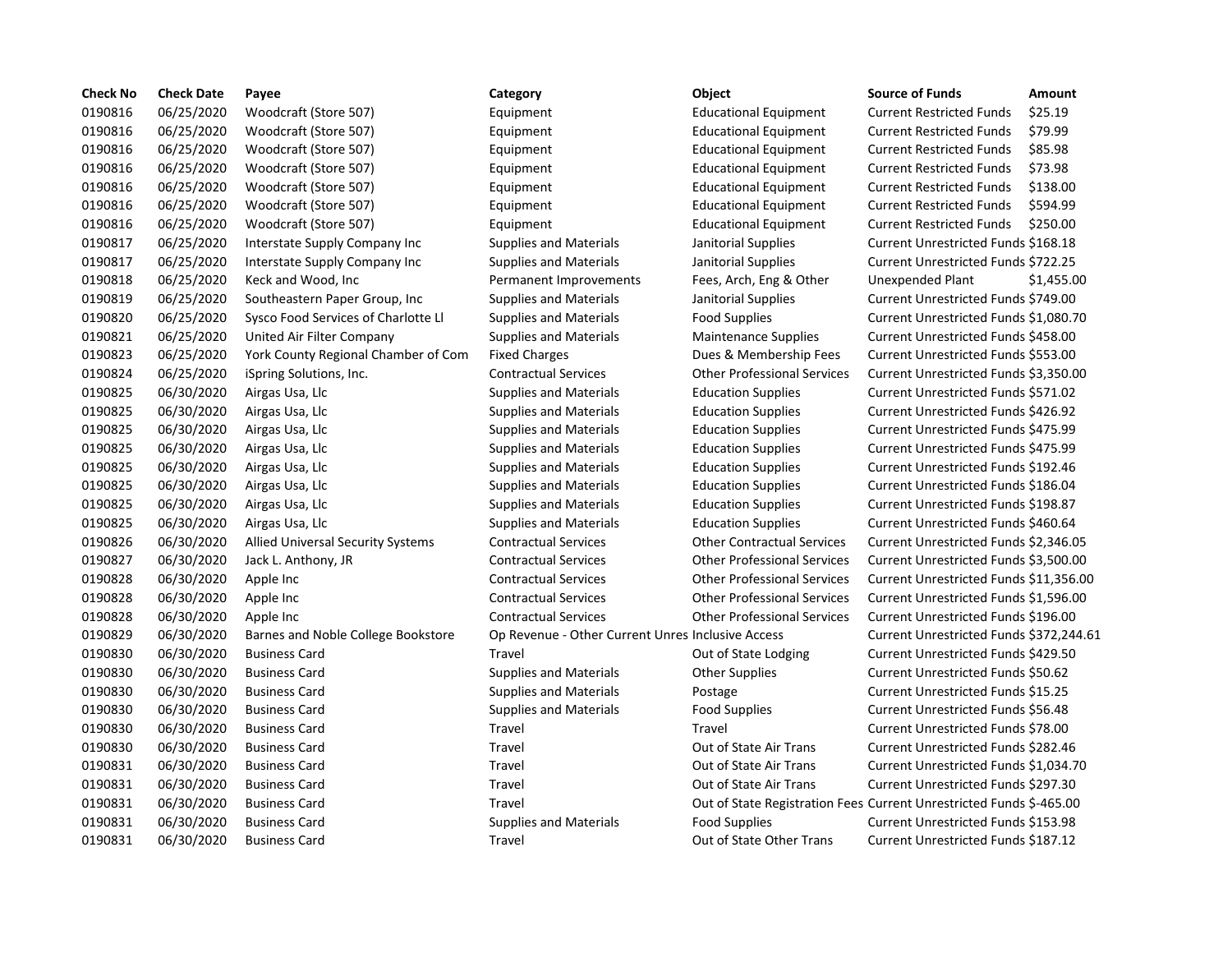| <b>Check No</b> | <b>Check Date</b> | Payee                            | Category                      | Object                               | <b>Source of Funds</b><br><b>Amount</b>                             |
|-----------------|-------------------|----------------------------------|-------------------------------|--------------------------------------|---------------------------------------------------------------------|
| 0190831         | 06/30/2020        | <b>Business Card</b>             | <b>Supplies and Materials</b> | <b>Office Supplies</b>               | Current Unrestricted Funds \$788.33                                 |
| 0190831         | 06/30/2020        | <b>Business Card</b>             | <b>Travel</b>                 | Out of State Lodging                 | Current Unrestricted Funds \$1,026.2                                |
| 0190831         | 06/30/2020        | <b>Business Card</b>             | Supplies and Materials        | <b>Food Supplies</b>                 | Current Unrestricted Funds \$336.62                                 |
| 0190832         | 06/30/2020        | <b>Business Card</b>             | Travel                        | Out of State Other Trans             | Current Unrestricted Funds \$121.12                                 |
| 0190832         | 06/30/2020        | <b>Business Card</b>             | Travel                        | Out of State Air Trans               | Current Unrestricted Funds \$240.00                                 |
| 0190832         | 06/30/2020        | <b>Business Card</b>             | Travel                        | Out of State Lodging                 | Current Unrestricted Funds \$751.14                                 |
| 0190832         | 06/30/2020        | <b>Business Card</b>             | Travel                        | Out of State Misc Travel             | Current Unrestricted Funds \$59.00                                  |
| 0190833         | 06/30/2020        | <b>Business Card</b>             | <b>Contractual Services</b>   | <b>Other Contractual Services</b>    | Current Unrestricted Funds \$907.66                                 |
| 0190833         | 06/30/2020        | <b>Business Card</b>             | Travel                        | In State Lodging                     | Current Unrestricted Funds \$132.09                                 |
| 0190833         | 06/30/2020        | <b>Business Card</b>             | Travel                        | In State Lodging                     | Current Unrestricted Funds \$132.09                                 |
| 0190833         | 06/30/2020        | <b>Business Card</b>             | Travel                        | In State Lodging                     | Current Unrestricted Funds \$134.61                                 |
| 0190833         | 06/30/2020        | <b>Business Card</b>             | Travel                        | In State Lodging                     | Current Unrestricted Funds \$134.61                                 |
| 0190833         | 06/30/2020        | <b>Business Card</b>             | Travel                        | In State Lodging                     | Current Unrestricted Funds \$134.61                                 |
| 0190833         | 06/30/2020        | <b>Business Card</b>             | <b>Travel</b>                 |                                      | Out of State Registration Fees Current Unrestricted Funds \$-3,505. |
| 0190833         | 06/30/2020        | <b>Business Card</b>             | <b>Supplies and Materials</b> | <b>Other Supplies</b>                | Current Unrestricted Funds \$2,374.9                                |
| 0190833         | 06/30/2020        | <b>Business Card</b>             | Travel                        | In State Lodging                     | Current Unrestricted Funds \$868.00                                 |
| 0190833         | 06/30/2020        | <b>Business Card</b>             | Travel                        | In State Lodging                     | Current Unrestricted Funds \$-416.61                                |
| 0190833         | 06/30/2020        | <b>Business Card</b>             | Travel                        | In State Lodging                     | Current Unrestricted Funds \$-277.74                                |
| 0190833         | 06/30/2020        | <b>Business Card</b>             | Travel                        | Out of State Lodging                 | Current Unrestricted Funds \$741.82                                 |
| 0190833         | 06/30/2020        | <b>Business Card</b>             | <b>Supplies and Materials</b> | <b>Food Supplies</b>                 | Current Unrestricted Funds \$725.67                                 |
| 0190833         | 06/30/2020        | <b>Business Card</b>             | <b>Supplies and Materials</b> | <b>Food Supplies</b>                 | Current Unrestricted Funds \$105.78                                 |
| 0190834         | 06/30/2020        | <b>Business Card</b>             | <b>Supplies and Materials</b> | <b>Other Supplies</b>                | Current Restricted Funds \$89.06                                    |
| 0190834         | 06/30/2020        | <b>Business Card</b>             | Travel                        | In State Misc Travel Exp             | Current Unrestricted Funds \$12.00                                  |
| 0190834         | 06/30/2020        | <b>Business Card</b>             | <b>Supplies and Materials</b> | Office Supplies                      | Current Unrestricted Funds \$2,342.6                                |
| 0190834         | 06/30/2020        | <b>Business Card</b>             | <b>Contractual Services</b>   | <b>Education &amp; Training Serv</b> | Current Unrestricted Funds \$4,786.0                                |
| 0190834         | 06/30/2020        | <b>Business Card</b>             | <b>Supplies and Materials</b> | <b>Food Supplies</b>                 | Current Unrestricted Funds \$122.63                                 |
| 0190835         | 06/30/2020        | Canon Solutions America Inc      | <b>Fixed Charges</b>          | Leased To Own Equip                  | Current Unrestricted Funds \$170.64                                 |
| 0190835         | 06/30/2020        | Canon Solutions America Inc      | <b>Fixed Charges</b>          | Leased To Own Equip                  | Current Unrestricted Funds \$145.79                                 |
| 0190835         | 06/30/2020        | Canon Solutions America Inc      | <b>Fixed Charges</b>          | Leased To Own Equip                  | Current Unrestricted Funds \$781.10                                 |
| 0190835         | 06/30/2020        | Canon Solutions America Inc      | <b>Fixed Charges</b>          | Leased To Own Equip                  | Current Unrestricted Funds \$93.55                                  |
| 0190835         | 06/30/2020        | Canon Solutions America Inc      | <b>Fixed Charges</b>          | Leased To Own Equip                  | Current Unrestricted Funds \$52.80                                  |
| 0190835         | 06/30/2020        | Canon Solutions America Inc      | <b>Fixed Charges</b>          | Leased To Own Equip                  | Current Unrestricted Funds \$158.64                                 |
| 0190836         | 06/30/2020        | Caretaker Management Service Inc | <b>Contractual Services</b>   | <b>Other Contractual Services</b>    | Current Unrestricted Funds \$400.00                                 |
| 0190837         | 06/30/2020        | <b>Gateway Supply Company</b>    | <b>Contractual Services</b>   | General Repair                       | Current Unrestricted Funds \$995.10                                 |
| 0190838         | 06/30/2020        | Graybar Electric Co              | <b>Contractual Services</b>   | <b>General Repair</b>                | Current Unrestricted Funds \$578.15                                 |
| 0190839         | 06/30/2020        | <b>Grove Medical</b>             | <b>Supplies and Materials</b> | <b>Education Supplies</b>            | Current Unrestricted Funds \$217.63                                 |
| 0190840         | 06/30/2020        | Herff Jones Inc                  | <b>Contractual Services</b>   | <b>Other Professional Services</b>   | Current Unrestricted Funds \$6,500.0                                |
| 0190842         | 06/30/2020        | John Deere & Company             | <b>Contractual Services</b>   | Motor Vehicle Repair                 | Current Unrestricted Funds \$9,891.                                 |
| 0190842         | 06/30/2020        | John Deere & Company             | <b>Contractual Services</b>   | Motor Vehicle Repair                 | Current Unrestricted Funds \$395.85                                 |
| 0190842         | 06/30/2020        | John Deere & Company             | <b>Contractual Services</b>   | Motor Vehicle Repair                 | Current Unrestricted Funds \$38.17                                  |

## Supplies and Materials **Contact Supplies** Current Unrestricted Funds \$788.33 Travel **1908 2019** Out of State Lodging Current Unrestricted Funds \$1,026.26 0190831 06/30/2020 Business Card Supplies and Materials Food Supplies Current Unrestricted Funds \$336.62 0190832 06/30/2020 Business Card Travel Out of State Other Trans Current Unrestricted Funds \$121.12 0190832 06/30/2020 Business Card Travel Out of State Air Trans Current Unrestricted Funds \$240.00 Travel **2020 2020** Out of State Lodging Current Unrestricted Funds \$751.14 Travel **2020** Business Cut of State Misc Travel Current Unrestricted Funds \$59.00 0190833 06/30/2020 Business Card Contractual Services Other Contractual Services Current Unrestricted Funds \$907.66 0190833 06/30/2020 Business Card Travel In State Lodging Current Unrestricted Funds \$132.09 0190833 06/30/2020 Business Card Travel In State Lodging Current Unrestricted Funds \$132.09 Travel **12008** In State Lodging Current Unrestricted Funds \$134.61 0190833 06/30/2020 Business Card Travel In State Lodging Current Unrestricted Funds \$134.61 Travel **1.1908** In State Lodging Current Unrestricted Funds \$134.61 0190833 06/30/2020 Business Card Travel Out of State Registration Fees Current Unrestricted Funds \$-3,505.00 Supplies and Materials **Current Current Unrestricted Funds \$2,374.92** Travel **In State Lodging Current Unrestricted Funds \$868.00** Travel **Example 2019** In State Lodging Current Unrestricted Funds \$-416.61 Travel **12083 Current Unrestricted Funds \$-277.74** Travel **1908** 2015 Out of State Lodging Current Unrestricted Funds \$741.82 0190833 06/30/2020 Business Card Supplies and Materials Food Supplies Current Unrestricted Funds \$725.67 0190833 06/30/2020 Business Card Supplies and Materials Food Supplies Current Unrestricted Funds \$105.78 0190834 06/30/2020 Business Card Supplies and Materials Other Supplies Current Restricted Funds \$89.06 0190834 06/30/2020 Business Card Travel In State Misc Travel Exp Current Unrestricted Funds \$12.00 Supplies and Materials **Contact Card Supplies** Current Unrestricted Funds \$2,342.66 0190834 06/30/2020 Business Card Contractual Services Education & Training Serv Current Unrestricted Funds \$4,786.04 0190834 06/30/2020 Business Card Supplies and Materials Food Supplies Current Unrestricted Funds \$122.63 nc Fixed Charges **Canon Solutions America Inc Fixed Charges** Leased To Own Equip Current Unrestricted Funds \$170.64 nc Fixed Charges **Canon Solutions America Inc Fixed Charges** Leased To Own Equip Current Unrestricted Funds \$145.79 nc Fixed Charges **Canon Solutions America Inc.** Leased To Own Equip Current Unrestricted Funds \$781.10 0190835 06/30/2020 Canon Solutions America Inc Fixed Charges Leased To Own Equip Current Unrestricted Funds \$93.55 nc Fixed Charges **1988 Canon Solutions America Inc.** Current Unrestricted Funds \$52.80 nc Fixed Charges **Canon Solutions America Inc.** Leased To Own Equip Current Unrestricted Funds \$158.64 0190836 06/30/2020 Caretaker Management Service Inc Contractual Services Other Contractual Services Current Unrestricted Funds \$400.00 0190837 06/30/2020 Gateway Supply Company Contractual Services General Repair Current Unrestricted Funds \$995.10 0190838 06/30/2020 Graybar Electric Co Contractual Services General Repair Current Unrestricted Funds \$578.15 0190839 06/30/2020 Grove Medical Supplies and Materials Education Supplies Current Unrestricted Funds \$217.63 0190840 06/30/2020 Herff Jones Inc Contractual Services Other Professional Services Current Unrestricted Funds \$6,500.00 0190842 06/30/2020 John Deere & Company Contractual Services Motor Vehicle Repair Current Unrestricted Funds \$9,891.03 0190842 06/30/2020 John Deere & Company Contractual Services Motor Vehicle Repair Current Unrestricted Funds \$395.85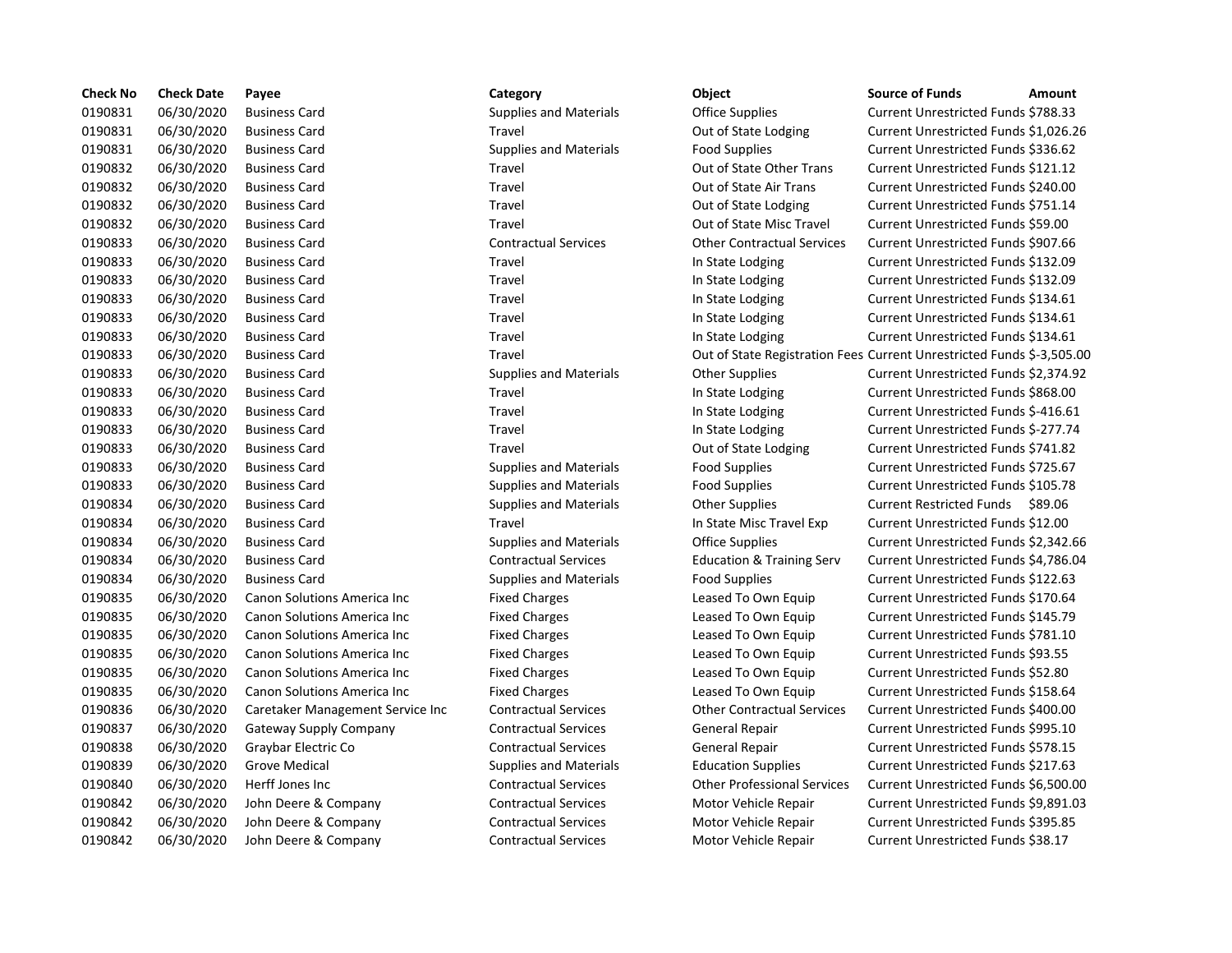| <b>Check No</b> | <b>Check Date</b> | Payee                                   | Category                                          | Object                               | <b>Source of Funds</b>                | Amount     |
|-----------------|-------------------|-----------------------------------------|---------------------------------------------------|--------------------------------------|---------------------------------------|------------|
| 0190843         | 06/30/2020        | Johnson Controls Inc                    | <b>Contractual Services</b>                       | <b>Other Contractual Services</b>    | Current Unrestricted Funds \$1,670.88 |            |
| 0190844         | 06/30/2020        | Johnson Controls Fire Protection LP     | <b>Contractual Services</b>                       | <b>Other Professional Services</b>   | Current Unrestricted Funds \$267.50   |            |
| 0190845         | 06/30/2020        | Keck and Wood, Inc.                     | Permanent Improvements                            | Fees, Arch, Eng & Other              | Master Plan                           | \$1,620.00 |
| 0190846         | 06/30/2020        | <b>YTC Employee</b>                     | Op Revenue - Other Current Unres Child Dev Center |                                      | Current Unrestricted Funds \$375.00   |            |
| 0190847         | 06/30/2020        | Koppers Utility and Industrial Prod     | <b>Supplies and Materials</b>                     | <b>Education Supplies</b>            | Current Unrestricted Funds \$5,610.00 |            |
| 0190847         | 06/30/2020        | Koppers Utility and Industrial Prod     | <b>Supplies and Materials</b>                     | <b>Education Supplies</b>            | Current Unrestricted Funds \$450.00   |            |
| 0190849         | 06/30/2020        | Mid-Carolina Ahec, Inc.                 | <b>Contractual Services</b>                       | <b>Other Professional Services</b>   | Current Unrestricted Funds \$75.00    |            |
| 0190850         | 06/30/2020        | PROforma Impact Print & Promo           | <b>Supplies and Materials</b>                     | Promotional                          | Current Unrestricted Funds \$1,360.01 |            |
| 0190851         | 06/30/2020        | Southeastern Paper Group, Inc.          | <b>Supplies and Materials</b>                     | Janitorial Supplies                  | Current Unrestricted Funds \$880.45   |            |
| 0190853         | 06/30/2020        | Virco Inc                               | Equipment                                         | Non Cap Furniture                    | <b>County Projects</b>                | \$1,139.82 |
| 0190854         | 06/30/2020        | American Pen and Panel Inc              | Equipment                                         | Non Cap Furniture                    | <b>County Projects</b>                | \$516.19   |
| 0190855         | 06/30/2020        | Brainfuse Inc.                          | <b>Supplies and Materials</b>                     | <b>Other Supplies</b>                | Current Unrestricted Funds \$3,000.00 |            |
| 0190856         | 06/30/2020        | <b>Bridge Interpreting Service</b>      | <b>Contractual Services</b>                       | <b>Other Professional Services</b>   | Current Unrestricted Funds \$1,680.00 |            |
| 0190857         | 06/30/2020        | <b>Business Card</b>                    | <b>Contractual Services</b>                       | <b>Other Contractual Services</b>    | Current Unrestricted Funds \$852.08   |            |
| 0190857         | 06/30/2020        | <b>Business Card</b>                    | <b>Contractual Services</b>                       | <b>Education &amp; Training Serv</b> | Current Unrestricted Funds \$1,350.06 |            |
| 0190857         | 06/30/2020        | <b>Business Card</b>                    | <b>Supplies and Materials</b>                     | <b>Food Supplies</b>                 | Current Unrestricted Funds \$270.00   |            |
| 0190858         | 06/30/2020        | <b>Business Card</b>                    | <b>Supplies and Materials</b>                     | <b>Food Supplies</b>                 | Current Unrestricted Funds \$578.48   |            |
| 0190858         | 06/30/2020        | <b>Business Card</b>                    | <b>Supplies and Materials</b>                     | Office Supplies                      | Current Unrestricted Funds \$91.00    |            |
| 0190858         | 06/30/2020        | <b>Business Card</b>                    | <b>Contractual Services</b>                       | <b>Education &amp; Training Serv</b> | Current Unrestricted Funds \$248.22   |            |
| 0190858         | 06/30/2020        | <b>Business Card</b>                    | <b>Supplies and Materials</b>                     | <b>Office Supplies</b>               | Current Unrestricted Funds \$269.78   |            |
| 0190858         | 06/30/2020        | <b>Business Card</b>                    | <b>Fixed Charges</b>                              | Dues & Membership Fees               | Current Unrestricted Funds \$160.00   |            |
| 0190858         | 06/30/2020        | <b>Business Card</b>                    | <b>Contractual Services</b>                       | <b>Other Contractual Services</b>    | Current Unrestricted Funds \$876.12   |            |
| 0190858         | 06/30/2020        | <b>Business Card</b>                    | <b>Supplies and Materials</b>                     | <b>Other Supplies</b>                | Current Unrestricted Funds \$4,560.00 |            |
| 0190859         | 06/30/2020        | <b>Business Card</b>                    | <b>Supplies and Materials</b>                     | Office Supplies                      | Current Unrestricted Funds \$62.28    |            |
| 0190859         | 06/30/2020        | <b>Business Card</b>                    | <b>Contractual Services</b>                       | <b>Other Professional Services</b>   | Current Unrestricted Funds \$60.00    |            |
| 0190859         | 06/30/2020        | <b>Business Card</b>                    | <b>Supplies and Materials</b>                     | <b>Food Supplies</b>                 | Current Unrestricted Funds \$67.28    |            |
| 0190860         | 06/30/2020        | Canon Solutions America Inc             | <b>Fixed Charges</b>                              | Leased To Own Equip                  | Current Unrestricted Funds \$87.20    |            |
| 0190860         | 06/30/2020        | <b>Canon Solutions America Inc.</b>     | <b>Fixed Charges</b>                              | Leased To Own Equip                  | Current Unrestricted Funds \$9.36     |            |
| 0190861         | 06/30/2020        | Cox's Rock Hill Inc                     | <b>Contractual Services</b>                       | <b>Other Professional Services</b>   | Current Unrestricted Funds \$3,020.00 |            |
| 0190862         | 06/30/2020        | <b>General Sales Company</b>            | <b>Supplies and Materials</b>                     | <b>Education Supplies</b>            | Current Unrestricted Funds \$1,806.00 |            |
| 0190862         | 06/30/2020        | <b>General Sales Company</b>            | <b>Supplies and Materials</b>                     | <b>Education Supplies</b>            | Current Unrestricted Funds \$305.00   |            |
| 0190862         | 06/30/2020        | <b>General Sales Company</b>            | <b>Supplies and Materials</b>                     | <b>Education Supplies</b>            | Current Unrestricted Funds \$0.00     |            |
| 0190863         | 06/30/2020        | IData Incorporated                      | <b>Contractual Services</b>                       | <b>Other Professional Services</b>   | Current Unrestricted Funds \$573.75   |            |
| 0190864         | 06/30/2020        | Kilgore International Inc.              | <b>Supplies and Materials</b>                     | <b>Education Supplies</b>            | Current Unrestricted Funds \$24.00    |            |
| 0190864         | 06/30/2020        | Kilgore International Inc.              | <b>Supplies and Materials</b>                     | <b>Education Supplies</b>            | Current Unrestricted Funds \$286.00   |            |
| 0190864         | 06/30/2020        | Kilgore International Inc.              | <b>Supplies and Materials</b>                     | <b>Education Supplies</b>            | Current Unrestricted Funds \$22.04    |            |
| 0190865         | 06/30/2020        | Mock Medical, Llc                       | <b>Supplies and Materials</b>                     | <b>Education Supplies</b>            | Current Unrestricted Funds \$7,600.00 |            |
| 0190865         | 06/30/2020        | Mock Medical, Llc                       | <b>Supplies and Materials</b>                     | <b>Education Supplies</b>            | Current Unrestricted Funds \$220.00   |            |
| 0190866         | 06/30/2020        | Radco Construction Services Inc         | <b>Contractual Services</b>                       | <b>Other Professional Services</b>   | <b>County Projects</b>                | \$8,128.00 |
| 0190866         | 06/30/2020        | <b>Radco Construction Services Inc.</b> | <b>Contractual Services</b>                       | <b>Other Professional Services</b>   | <b>County Projects</b>                | \$6,841.00 |

# 06/30/2020 Johnson Controls Inc Contractual Services Other Contractual Services Current Unrestricted Funds \$1,670.88 06/30/2020 Johnson Controls Fire Protection LP Contractual Services Other Professional Services Current Unrestricted Funds \$267.50 Permanent Improvements Fees, Arch, Eng & Other Master Plan \$1,620.00 Op Revenue - Other Current Unres Child Dev Center Current Unrestricted Funds \$375.00 Supplies and Materials **Education Supplies** Current Unrestricted Funds \$5,610.00 Supplies and Materials **Education Supplies Current Unrestricted Funds \$450.00**  06/30/2020 Mid-Carolina Ahec, Inc. Contractual Services Other Professional Services Current Unrestricted Funds \$75.00 06/30/2020 PROforma Impact Print & Promo Supplies and Materials Promotional Current Unrestricted Funds \$1,360.01 06/30/2020 Southeastern Paper Group, Inc Supplies and Materials Janitorial Supplies Current Unrestricted Funds \$880.45 06/30/2020 Brainfuse Inc. Supplies and Materials Other Supplies Current Unrestricted Funds \$3,000.00 06/30/2020 Bridge Interpreting Service Contractual Services Other Professional Services Current Unrestricted Funds \$1,680.00 06/30/2020 Business Card Contractual Services Other Contractual Services Current Unrestricted Funds \$852.08 06/30/2020 Business Card Contractual Services Education & Training Serv Current Unrestricted Funds \$1,350.06 06/30/2020 Business Card Supplies and Materials Food Supplies Current Unrestricted Funds \$270.00 06/30/2020 Business Card Supplies and Materials Food Supplies Current Unrestricted Funds \$578.48 Supplies and Materials **Contact Contact Current Current Unrestricted Funds \$91.00**  06/30/2020 Business Card Contractual Services Education & Training Serv Current Unrestricted Funds \$248.22 Supplies and Materials **Contact Supplies** Current Unrestricted Funds \$269.78 Fixed Charges **2008** Dues & Membership Fees Current Unrestricted Funds \$160.00 06/30/2020 Business Card Contractual Services Other Contractual Services Current Unrestricted Funds \$876.12 06/30/2020 Business Card Supplies and Materials Other Supplies Current Unrestricted Funds \$4,560.00 Supplies and Materials **Contact Card Supplies** Current Unrestricted Funds \$62.28 06/30/2020 Business Card Contractual Services Other Professional Services Current Unrestricted Funds \$60.00 06/30/2020 Business Card Supplies and Materials Food Supplies Current Unrestricted Funds \$67.28 Fixed Charges **Canon Canon Solutions America Inc.** Current Unrestricted Funds \$87.20 Fixed Charges **Canon Canon Solutions America Inc.** Current Unrestricted Funds \$9.36 06/30/2020 Cox's Rock Hill Inc Contractual Services Other Professional Services Current Unrestricted Funds \$3,020.00 06/30/2020 General Sales Company Supplies and Materials Education Supplies Current Unrestricted Funds \$1,806.00 06/30/2020 General Sales Company Supplies and Materials Education Supplies Current Unrestricted Funds \$305.00 06/30/2020 General Sales Company Supplies and Materials Education Supplies Current Unrestricted Funds \$0.00 06/30/2020 IData Incorporated Contractual Services Other Professional Services Current Unrestricted Funds \$573.75 06/30/2020 Kilgore International Inc. Supplies and Materials Education Supplies Current Unrestricted Funds \$24.00 06/30/2020 Kilgore International Inc. Supplies and Materials Education Supplies Current Unrestricted Funds \$286.00 06/30/2020 Kilgore International Inc. Supplies and Materials Education Supplies Current Unrestricted Funds \$22.04 06/30/2020 Mock Medical, Llc Supplies and Materials Education Supplies Current Unrestricted Funds \$7,600.00 06/30/2020 Mock Medical, Llc Supplies and Materials Education Supplies Current Unrestricted Funds \$220.00 06/30/2020 Radco Construction Services Inc Contractual Services Other Professional Services County Projects \$8,128.00